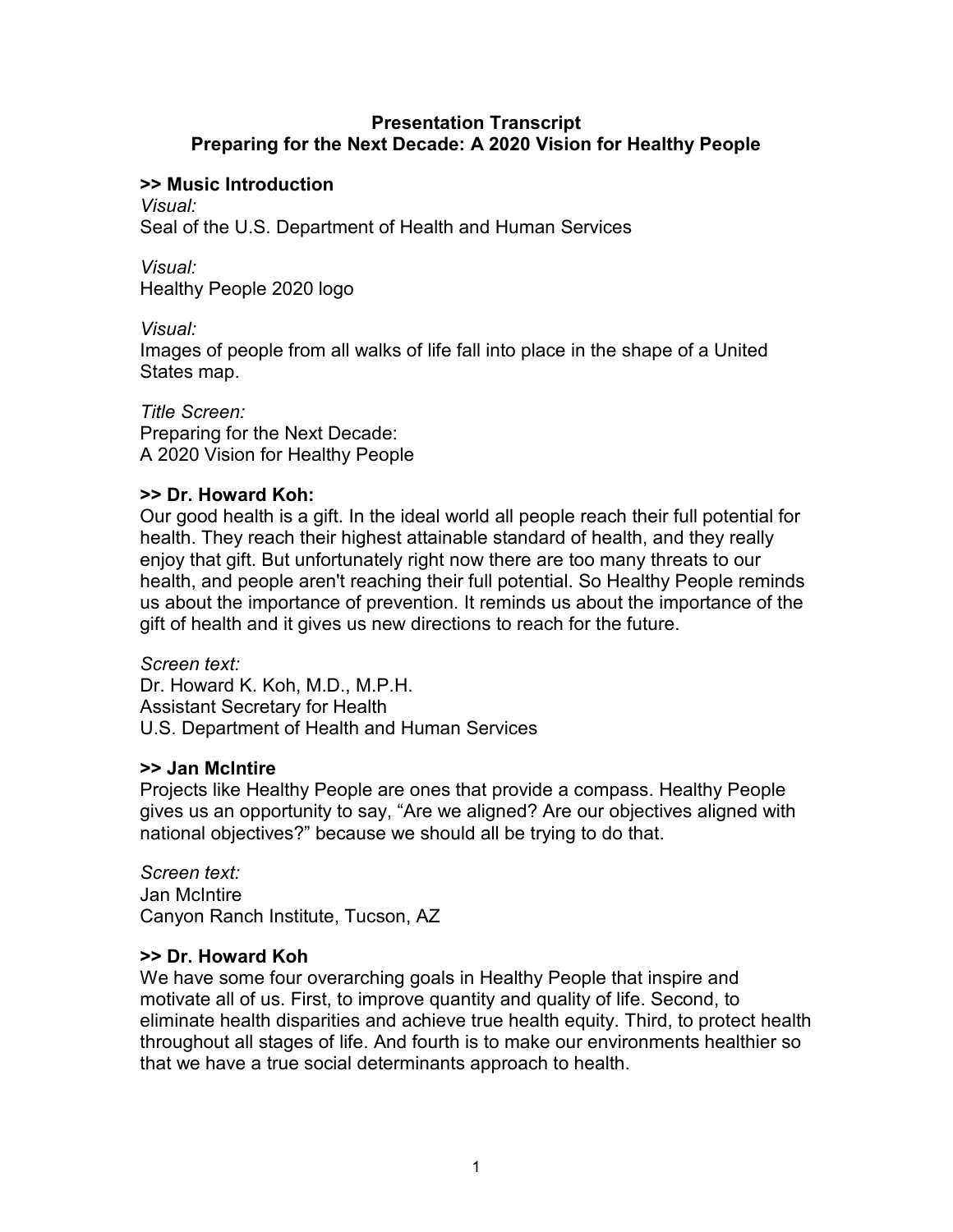*Screen text:* Dr. Howard K. Koh, M.D., M.P.H. Assistant Secretary for Health U.S. Department of Health and Human Services

### **>> Mark B. Horton**

The thing that's, I think, particularly exciting about the new framework for Healthy People 2020 is the additional emphasis on health disparities and health equities, as well as focusing on further upstream preventive measures that can be captured by focusing on social determinants of health.

*Screen text:* Mark B. Horton, M.D., M.S.P.H. California Department of Public Health

### **>> Shiriki Kumanyika**

We're defining health from a public health perspective as including things that you don't usually think of as health, but things that, the conditions that create health.

*Screen text:* Shiriki Kumanyika, Ph.D., M.P.H. University of Pennsylvania School of Medicine

#### **>> Anne Bongiorno**

I think with Healthy People 2020, and our mid-year report, that if we take these to heart and we look at evidence-based intervention, and really connect the intervention with the benchmark from the Healthy People program and evaluate it carefully for it efficacy, that we are really going to make some strong inroads.

*Screen text:* Anne Bongiorno, Ph.D., R.N. SUNY Plattsburgh, NY

#### **>> Susan Wozenski**

So we're really trying to get our practitioners to step back a little bit and look sort of in the classic upstream way of thinking as to what we can do to make our population a little bit healthier.

*Screen text:* Susan Wozenski, M.P.H., J.D. University of Maryland School of Nursing

## **>> Kyndra A. Jackson**

We're going to need social workers. We're going need our primary care physicians. We're going to need a whole team to collaborate together, to improve health outcomes.